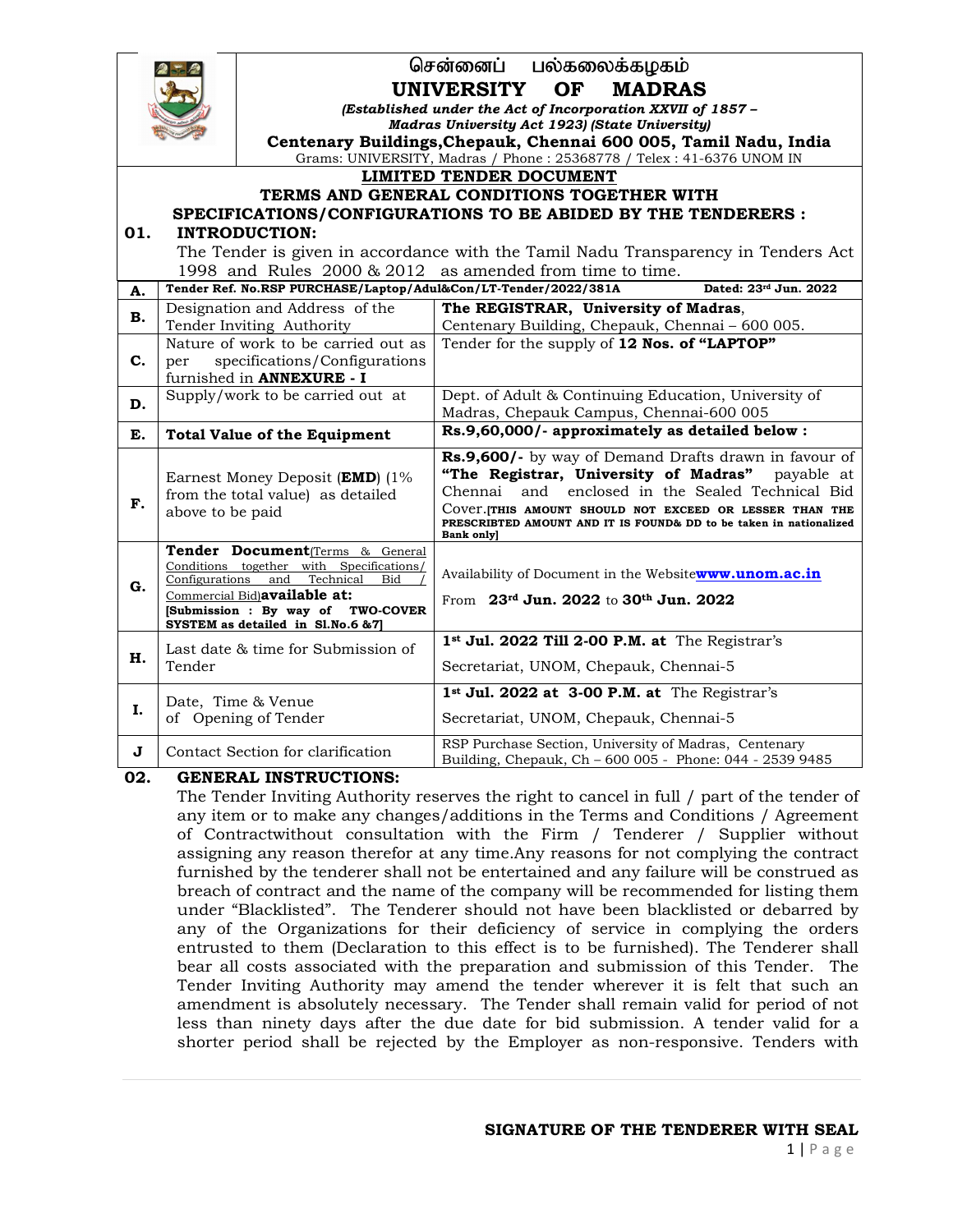conditions are liable for rejection. Any amendment to the tender will be uploaded on the website – www.unom.ac.in.

It is the responsibility of the tenderer to verify the amendments, if any. Additional terms and conditions will be incorporated in the Purchase/Supply/Work order, if needed, to safeguard the interests of the University. The Tender document is not transferable under any circumstances. **Tender documents should be downloaded through website www.unom.ac.in ONLY.The Tenderer shall put their signature and affix Company Seal on all pages of this Tender Document and Annexure – I Specifications / Configurations without fail and submit the same along with the Annexure- II Technical Bid duly filled-in and signed by the Tenderer through Sealed Cover-1–after taking a photo copy for the purpose of Tenderer's reference.**

Tenders are request to inspect the site where air conditioners are to be installed and the existing air conditioners to be taken up by the contractor under buy back scheme before tendering.

# **03. ELIGIBILITY CRITERIA :**

The bidders must fulfill the following Eligibility conditions and also submit documentary evidence in support of fulfilling these conditions while submitting the Technical Bid. The University will consider the Commercial Bid of the vendors who qualify in the Technical bid. For those vendors who are not qualified in the Technical Bid, the Commercial bid will not be considered for opening.

- **1.1.** The Bidder should have experience at least **1/ 2 / 3/years**[**subject to no. of Years by Principal Investigator / HOD]**in the field of manufacturing/supplying of **above said equipment** as on previous financial year and should furnish the work orders for having supplied and installed of similar nature of sameobtained from the reputed concerns most preferably from Government Department/Institutions/University/Govt. Undertaking/ Organizations(Copy of the work orders received from the Clients for **1 / 2 / 3 years of previous financial year**should be enclosed).
- **1.2.** The annual turnover of the bidder during the previous three financial years **shall not be less than the cost of the Equipment**(Attach certificate from the Chartered Accountant along with the audited balance sheet including Profit & Loss statement for the last financial years).
- **1.3.** The Bidder should have supplied and commissioned at least one no of **above said equipment** as per the technical specifications prescribed in the tender or similar equipment to any one of the Govt. Departments/ Universities / Institutions /Private organizations as on **previous financial year**, during the **previous years[1 / 2/ 3]***(Client certificate is to be furnished. The tender will not be considered without the client certificate. The client certificate should indicate the specifications of the system supplied, period of work carried out and the value of the work executed)*
- **1.4.** The Bidder should have to furnish Manufacturers Authorisation Form (MAF) from the principal manufacturer of OEM for the proposed **Equipment** who has supplied in India over the past three years.**(Original MAFshould be enclosed).**

### **04. EARNEST MONEY DEPOSIT (EMD) :**

The Tenderer should submit the prescribed EMD amount of **Rs.9,600/-[Rupees Nine Thousand Six Hundred Only]**by way of Demand Draft along with the Technical Bid Sealed Cover ONLY. After opening of Technical Bid Sealed Cover, any Tender without the Demand Draft towards EMD shall be considered as NON-RESPONSIVE and shall be SUMMARILY REJECTED without any communication. Only on receipt of the Security Deposit from the successful tenderer/s and after execution of the Agreement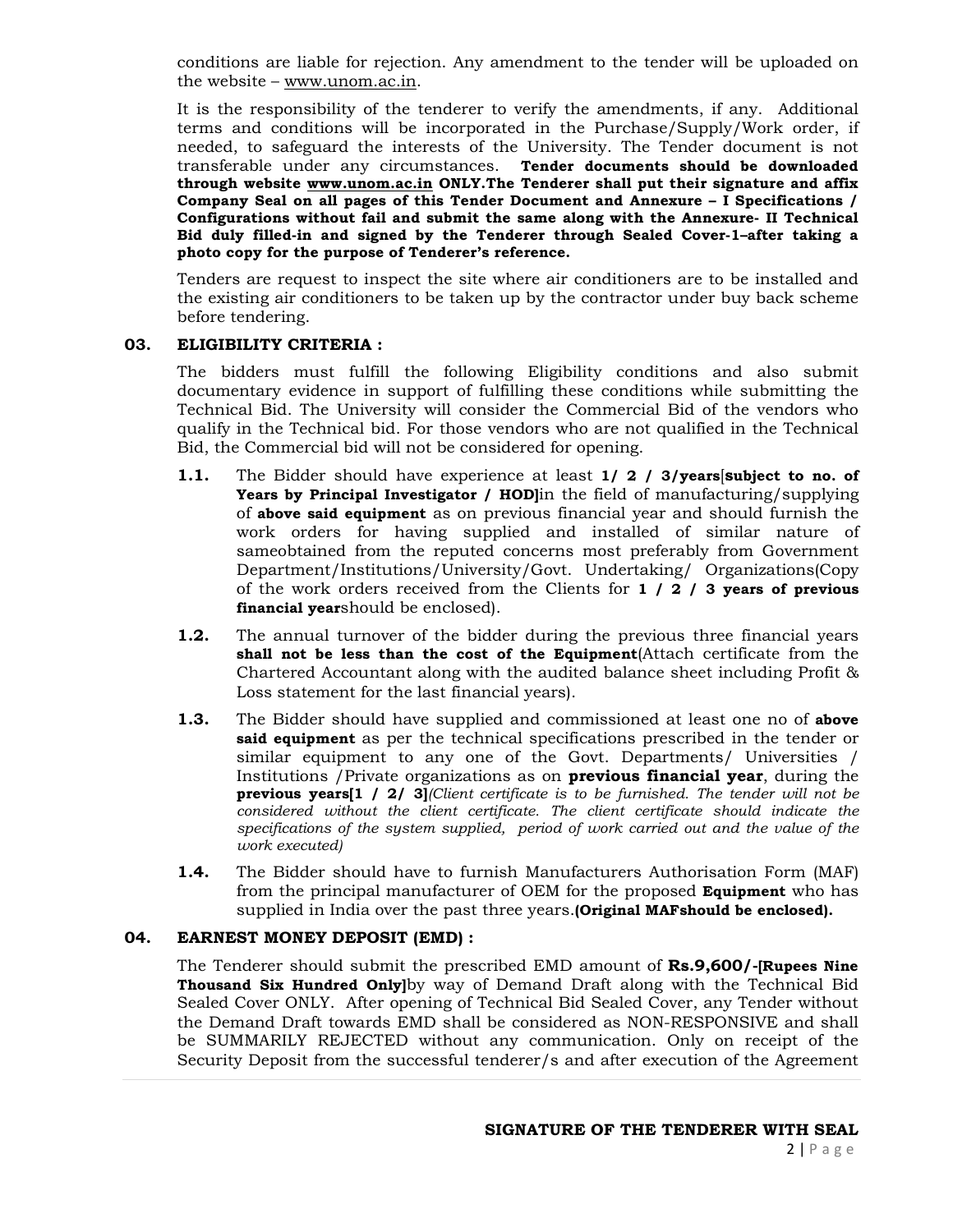of the said contract, the EMD will be returned to the unsuccessful tenderer/s within a reasonable period. **No interest will be paid on the EMD.** Earnest Money Deposit of the successful Tenderer/s will be returned only after successful completion of the end of the prescribed Warranty period of the ordered/supplied Non-consumable items OR after successful 100% utilization of the ordered/supplied Consumable items without any complaints as per purchase/supply/work order, subject to the satisfaction of the University.

As per the Tamil Nadu Transparency in Tenders Act 1998 and Rules 2000,the Small Scale Industrial (SSI) Units registered with Tamil Nadu Small Industries Development Corporation (SIDCO) or National Small Industries Corporation (NSIC) in respect of those items for which the Registration Certificate has been obtained in respect of tenders called for by Government Departments, State Owned Public Sector Undertakings, Statutory Boards, Local Bodies and Co-operatives are granted exemption from the payment of Earnest Money Deposit.

# **05. QUOTING RATE:**

- **a.** The Tenderer should quote the **RATE** in the Annexure-III Commercial Bid for the supply/work to be carried out as per specifications/ configurationswith due endorsement of the Tenderer (i.e. Name/Signature/Address of the Tenderer). The Rate includes (exemption from excise duty and custom duty) surcharge, clearing and forwarding charges, freight, octroi, insurance for delivery, delivering upto the point of installation and commissioning of the equipment and such other levies, if applicable.
- **b.** The rate should be quoted for the item/s with specifications/configurations, if applicable and should be indicated clearly both in words and figures. Any scoring or overwriting should be attested by the Tenderer with full signature. The rate quoted should be firm and should not be subject to any variation clauses.
- **c.** The rates quoted shall be kept firm for 120 days from the date of opening of the Tenders for acceptance.
- **d.** The University shall not pay any increase in duties, taxes and surcharges on account of any revision by the Government after allotment / issue of work order / at the time of supply.
- **e.** If the item is quoted by the foreign company equivalent Indian value should be quoted in the Commercial bid {Annexure III}.

### **06. TWO-COVER SYSTEM / SUPERSCRIPTION :**

"Two-Cover System" means a procedure under which the tenderers are required to submit the tenders simultaneously in two separate sealed covers i.e. Sealed Cover-1- Technical Bid & Sealed Cover-2-Commercial Bid in the following manner :

"**SEALED COVER-1 – TECHNICAL BID** and shall be superscribed as TENDER FOR THE SUPPLY OF -------------------------------------------------" and it should contain the following enclosures **as per the sequence indicated below**:

| a.          | TheDemand Draft towards Earnest Money Deposit (EMD) as detailed above should be attached        |  |  |  |  |
|-------------|-------------------------------------------------------------------------------------------------|--|--|--|--|
|             | first on the top of Tender Document                                                             |  |  |  |  |
| b.          | Tender Document as prescribed in the order of pages together with ANNEXURE - I Specifications / |  |  |  |  |
|             | Configurations should be submitted with Tenderer's Signature and Company Seal in each and       |  |  |  |  |
|             | every page                                                                                      |  |  |  |  |
| $C_{\star}$ | ANNEXURE-II Technical Bid should be duly filled-in and submitted with Tenderer's Signature and  |  |  |  |  |
|             | Company Seal.                                                                                   |  |  |  |  |
| d.          | Copies of proof of evidence (capability to undertake the tender) as sought in the Technical Bid |  |  |  |  |
|             | should be attached in the order of Sl.No. wise and it should be numbered page-wise              |  |  |  |  |
| e.          | Specimen copy if any, as per the Specifications/ Configurations prescribed in the ANNEXURE - I  |  |  |  |  |
|             | shall be attached at the end                                                                    |  |  |  |  |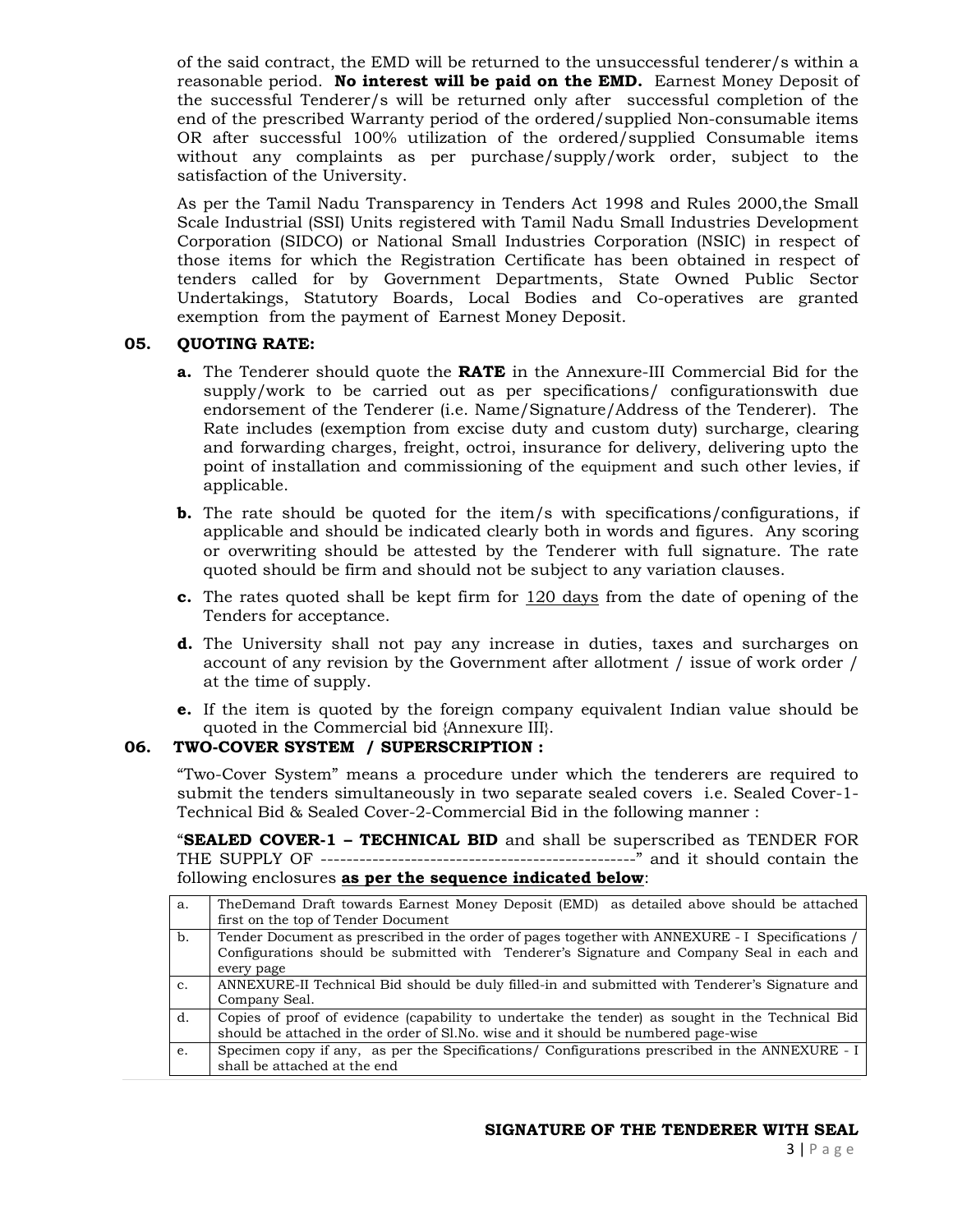"**SEALED COVER-2 – COMMERCIAL BID** and shall be superscribed as TENDER FOR THE SUPPLY, INSTALLATION AND COMMISSIONING OF ----------------------------------

--------------" and it should contain the Price Quotation as per the format given in ANNEXURE-II Commercial Bid. The Tenderer should quote the Rate along with his Signature and Company Seal. The tenderer shall not enclose any other document or statement that will influence the price. In such an event, the Tender inviting authority shall summarily reject the tender.

**OUTER BIG SIZE SEALED COVER-3**shall contain SEALED COVER-1 and SEALED COVER-2 and shall be superscribed as "TENDER FOR SUPPLY, INSTALLATIONAND COMMISSIONING OF ---------------------------------------------------"

**Tender submitted without following the procedure as mentioned above shall be summarily rejected.** 

#### **07. MODE OF SUBMISSION OF SEALED COVERS :**

A OUTER BIG SIZE SEALED COVER-3 after superscribed as "TENDER FOR SUPPLY OF ----------------------------------------------------" should reach the Registrar, University of Madras, Centenary Building, Chepauk, Chennai-600 005, on or before the last date and time as given in the Tender Notification, by Registered Post with Acknowledgement due or in person. The Tender inviting authority shall not be responsible for any postal delay in receipt of the tender. Delayed / Late Bids shall not be accepted under any circumstances.**The Technical Bid Cover; Commercial Bid Cover and the Outer Big Size Cover should bear the Round Seal or facsimile of the Tenderer / Wax Seal properly fixed on all the opening sides/places of the cover in addition to the affixing of the Tenderer's from address stamp, pending which the bids will not be opened and summarily rejected.**

# **08. DUE DATE FOR SUBMISSION OF TENDER :**

The Tender can be submitted on all working days up to the prescribed closing date and time. In the event of the closing date is being declared as a holiday, the tenders can be submitted up to the fixed time on the following next working day. The Tender inviting authority will not be held responsible for any delay in the receipt of the Bank Draft or any delay in the receipt of the documents by the Tenderer including loss of the documents in transit or delay in obtaining any document / certificate or on any other account. No extension of the date and time for the submission of the document will be given for any such delay. The Tender inviting authority may extend the due date for submission of tender by issuing an amendment in which case all the rights and obligations of the Tender Inviting Authority and the Tenderers previously subject to the original due date for submission will then be subject to the new date for submission. Any Tender received after the due date and time will not be considered and will be returned to the Tenderer and no communication in this regard shall be entertained.

## **09. ACCEPTANCE AND WITHDRAWALS:**

The final acceptance of the tender is entirely vested with the University of Madras which reserves the right to accept or reject any or all the tenders without assigning any reason whatsoever. There is no obligation on the part of the University to communicate with rejected Tenderers. After acceptance of the tender by the University, the Tenderer shall have no right to withdraw his Tender of claim higher price. The Tenders with incomplete information will be summarily rejected.

## **10. OPENING OF TENDERS :**

The OUTER BIG SIZE SEALED COVER-3 of the tender concerned received within the stipulated time & date will be opened first by the Registrar, or any other Officer / Committee authorized by him on his behalf on the opening date and time in the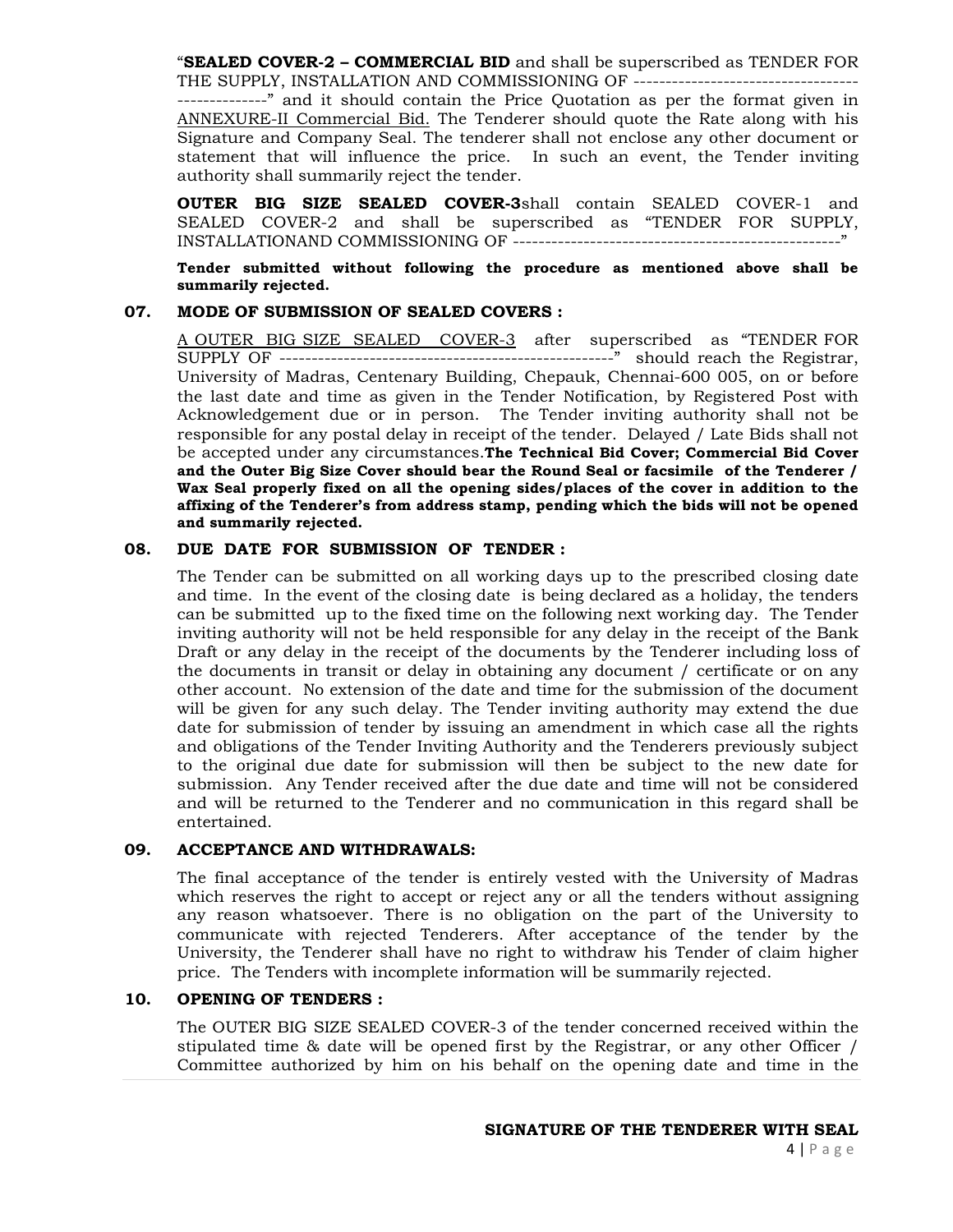presence of those Tenderers or their representatives with bonafide certificate who may be present at the time of opening. Immediately, the "SEALED COVER-1 – Technical Bid" which is found in the OUTER BIG SIZE SEALED COVER-3 of the Tenderer concerned, will also be opened and the names of tenderers who have enclosed the EMD will ONLY be read out. The Sealed Cover-2 – Commercial Bid of the Tenderers those who technically qualified alone will be called for to participate in the meeting of the Commercial Bid opening and the meeting date with time and Venue will be intimated. The tenderers who desire to participate may be present at that occasion. The rate quoted in the tender by the Tenderer will remain unchanged till the finalization of the contract. Any subsequent change of rate after opening of tender shall not be entertained.

# **11. AWARD OF THE TENDER:**

The award of the Tender shall be made strictly in accordance with the "Tamil Nadu Transparency in Tenders Act 1998 and Rules 2000" and no deviation will be made. Notwithstanding anything that is said herein, the Tender Accepting Authority reserves the right to accept or reject any tender and to cancel the tendering process and reject all tenders at any time prior to the award of tender, without thereby incurring any liability to the affected tenderer/s on the grounds for the tender accepting authority's action. The successful Tenderer will be intimated by the Tender Accepting Authority in a usual manner.

# **12. SECURITY DEPOSIT:**

- **a.** The successful Tenderer shall be required**to remit 5% of the total value of thepurchasetowards Security Deposit (covered for the Warranty period) within TEN days from the date of receipt of Communication regarding acceptance/approval of the Tender**in the form of Demand Draft drawn in favour of "The Registrar, University of Madras, payable at Chennai".On receipt of the above and execution of the agreement in a Rs.100/- Non-judicial Stamp Paper between The Registrar, University of Madras and the successful Tenderer, the Purchase/Supply/Work order will be released.
- **b.** In the case of successful Tenderer, the **Earnest Money Deposit already remitted shall not be adjusted towards Security Deposi**t to be remitted by the Tenderer. If the successful Tenderer fails to remit the Security Deposit within the prescribed period, the Earnest Money Deposit remitted by him will be forfeited to the University of Madras and his tender will be held void and the Tender accepting authority shall continue the process with other responsive tenderers as per the Tamil Nadu Transparency in Tenders Act 1998 and Rules 2000. The tender inviting authority also reserves the right to take any other action as deemed necessary against such tenderer. No interest will be paid on the Security Deposit.
- **c.** The Security Deposit remitted by the Tenderer in respect of the Tender concerned will not be returned to the Tenderer till the successful completion of the end of the prescribed **warranty period**of the ordered/supplied Non-consumable items **OR** after successful 100% utilization of the ordered/supplied Consumable items without any complaints as per purchase/supply/work order, subject to the satisfaction of the University.
- **d.** If the successful Tenderer fails to act according to the Tender conditions or back out when his Tender is accepted, his Security Deposit mentioned above will be forfeited to the University.

# **13. AGREEMENT:**

The successful tenderer should **submit Rs.100/- Non-judicial Stamp Paper and the Security Deposit within TEN Days from the date of acceptance of the tender**, for fulfilment of the contract for executing the Agreement between the Registrar,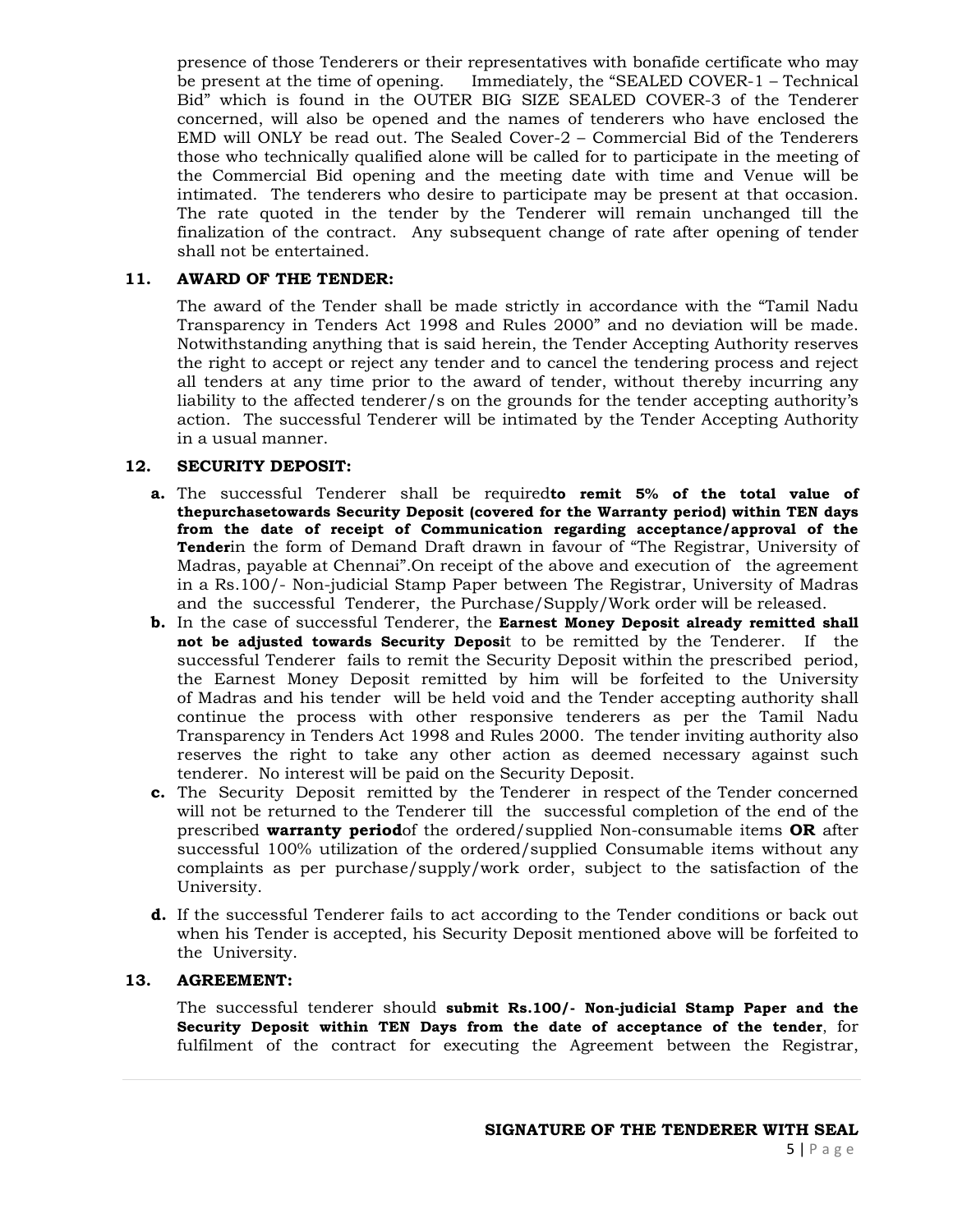University of Madras and the Successful Tenderer. The agreement should be executed before getting the Purchase/Supply/Work Order from the University.

The expenses incidental to the execution of agreement shall be borne by the successful Tenderer. The Terms and conditions etc. stipulated in the Tender Document / Agreement / Work order should be strictly adhered to and violation of any of them will entail termination of the contract without prejudice to the rights of the University and any consequential loss shall be recovered from the successful Tenderer.

## **14. TIME AND SUPPLY:**

The successful Tenderer should supply the Equipment as per the specifications/configurations mentioned in the Annexure-II (Technical Bid) of the Tender Document and also according to the supply / installation schedule as specified in the Tender Document/Agreement of Contract/Printing order/Work order. This should be adhered strictly. The Quantity given in the Commercial Bid is approximate and it may likely to vary. If any defects are found in the supply, the same will have to be rectified or replaced free of cost by the successful tenderer. If the supply of the items are not given effect before the specified period, the University shall have the authority to cancel the order and to take any such action which will be deemed fit in the circumstances. In case of failure by the successful tenderer to deliver the items demanded from them within the period specified for delivery or in case of items being delivered without a correct invoice in duplicate, the Registrar or anyone duly authorized by him shall have power to reject any such items delivered or not delivered unless the supplier shall themselves forthwith supply others that shall be sufficient and satisfactory and any excess of cost so incurred by the Tenderer over and above the value of the contract together with all charges and expenses attending the purchase shall be recoverable by the University from the Supplier/Tenderer. The University reserves the right to repudiate the contract and entrust the work to any other third party/agency in the event of any breach of terms and conditions of Tender Document / Agreement of contract committed by the Tenderer or failure to perform to contract in part or whole or by any neglect of instructions of the University by the Tenderer and any additional expenditure that may be incurred by the above process shall be recovered from the Tenderer apart from claiming any damages or any loss to the University, besides forfeiture of EMD/Security Deposit in full. The Tenderer should deliver the items only at the specified premises of the University of Madras **within THIRTY days from the award of contract.**

#### (i) **SUPPLY AND INSTALLATION OF EQUIPMENT:**

- a. The supply and installation of **equipment** should be made strictly in accordance with the specifications given in the Tender document and should successfully fulfill the tests carried out by the University. The supply and installation should be as per the delivery schedule to be sent by the University along with the placement of firm orders. The successful Tenderer should give warranty for a period of **three-years** for the **equipment** installed, against breakage or breakdowns due to manufacturing defects. The warranty period takes effect from the date of handing over of the Equipment to the University. The Tenderer shall be liable to make good the loss by replacing the above **equipment** found defective during the warranty period. The above **equipment** hardware should be installed in the premises of the University at the cost and risk of the Tenderer.
- b. The material or goods are to be warranty for a period of three-years after installation and commissioning against manufacturing defect and bad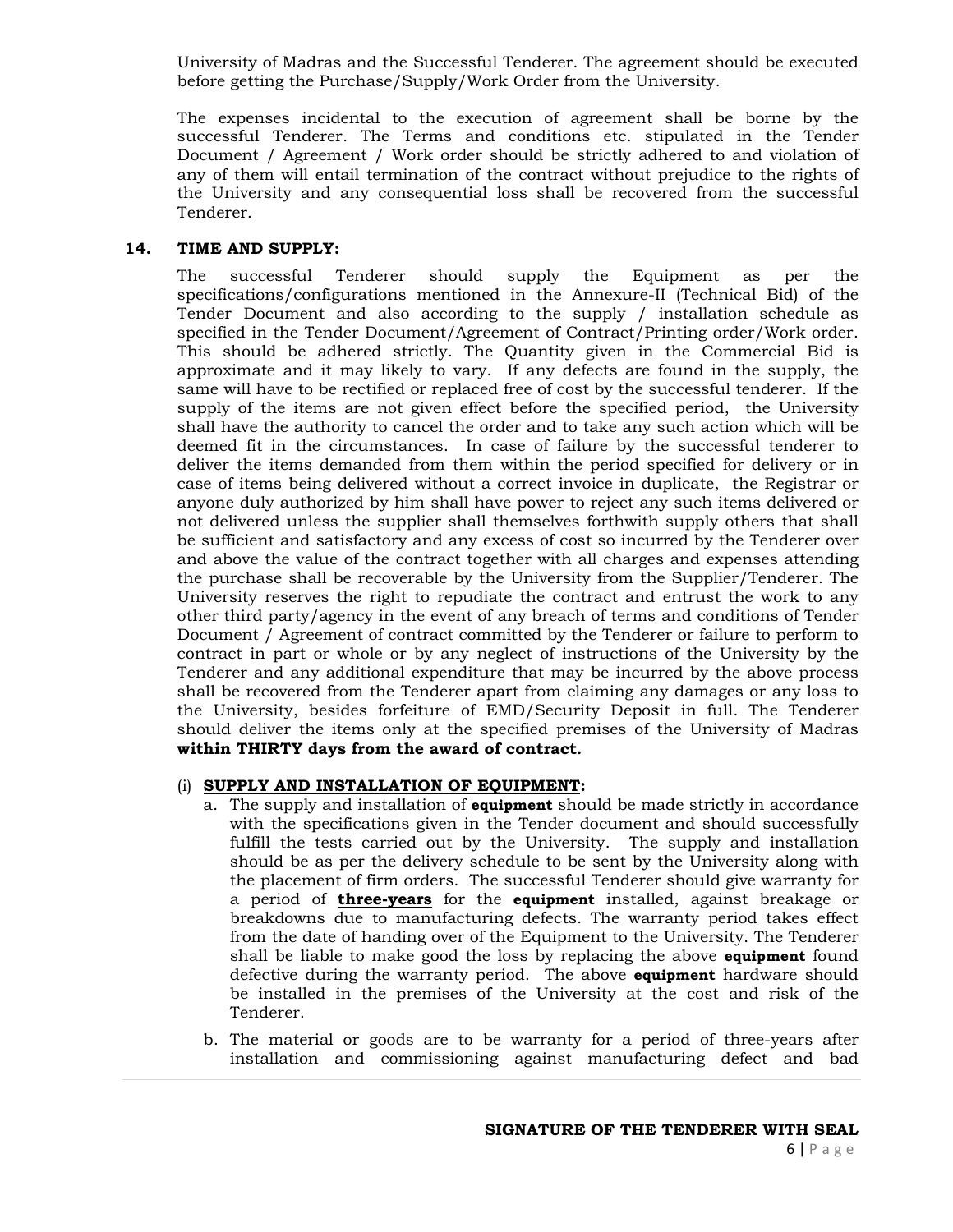workmanship. The warranty period specified, will commence from the date of handing over theabove said**equipment** after running and carrying out successfully the tests prescribed by the University to its satisfaction.

- c. Documents such as operation manuals, user manuals and circuit diagrams and other relevant materials shall be provided by the Tenderer along with **equipment**, free of cost.
- d. If the supply, installation and commissioning of the above said **equipment** are not effected before the specified period from the date of purchase order, the University shall have the authority to cancel the order and to take any such action which will be deemed fit in the circumstances
- e. If any manufacturing or other technical defects are found within the specified months from the date of installation, commissioning and handing over the **equipment** to the University Authorities, the same will have to be rectified or replaced free of cost by the supplier.
- f. Training in the operations of theabove said**equipment** to be procured has to be given atleast for 5 persons of the University of Madras at free of cost.
- g. During the warranty period, if due to manufacturing and other technical defects of theabove said**equipment** supplied, theabove said**equipment**is down and if it is not restored in working condition within 24 hours, the supplier shall be liable for a penalty of one percent per week during breakdown period on the total contract price.
- h. The warranty will cover all the materials and goods supplied by the supplier under this contract irrespective of the fact whether these have been manufactured by the supplier or not.
- i. In case of failure by the Tenderer to deliver goods or materials demanded from them within the period specified for delivery or in case of goods or materials being delivered without a correct invoice in duplicate, the Registrar or anyone duly authorized by him shall have power to reject any such goods or materialsso rejected or not delivered unless the supplier shall themselves forthwith supply others that shall be sufficient and satisfactory and any excess of cost so incurred by the Tenderer over the contract price together with all charges and expenses attending the purchase shall be recoverable by the University from the supplier.
- j. The successful Tenderer shall supply licensed versions of the **equipment.**The University will not be held responsible for any consequences arising of patent right problems.
- (ii) **POST WARRANTY:**
	- a. The life cycle for normal performance of **the equipment** is three years. The post warranty Annual Maintenance Charges (AMC) is applicable for the remaining period of the life cycle after the satisfactory completion of the warranty period offered by the vendor.

The AMC payable from the date of completion of warranty in advance against invoices/bill to be preferred by the vendor. The vendor agrees to provide comprehensive maintenance of the above said **equipment**, which shall include preventive maintenance and corrective maintenance at the location specified by the University. The maintenance shall also include replacement of all parts of above said **equipment**. The above said **equipment**which is down should be restored in good working condition within 48 hours. Otherwise the supplier shall be liable for a penalty of 1% per week of the breakdown period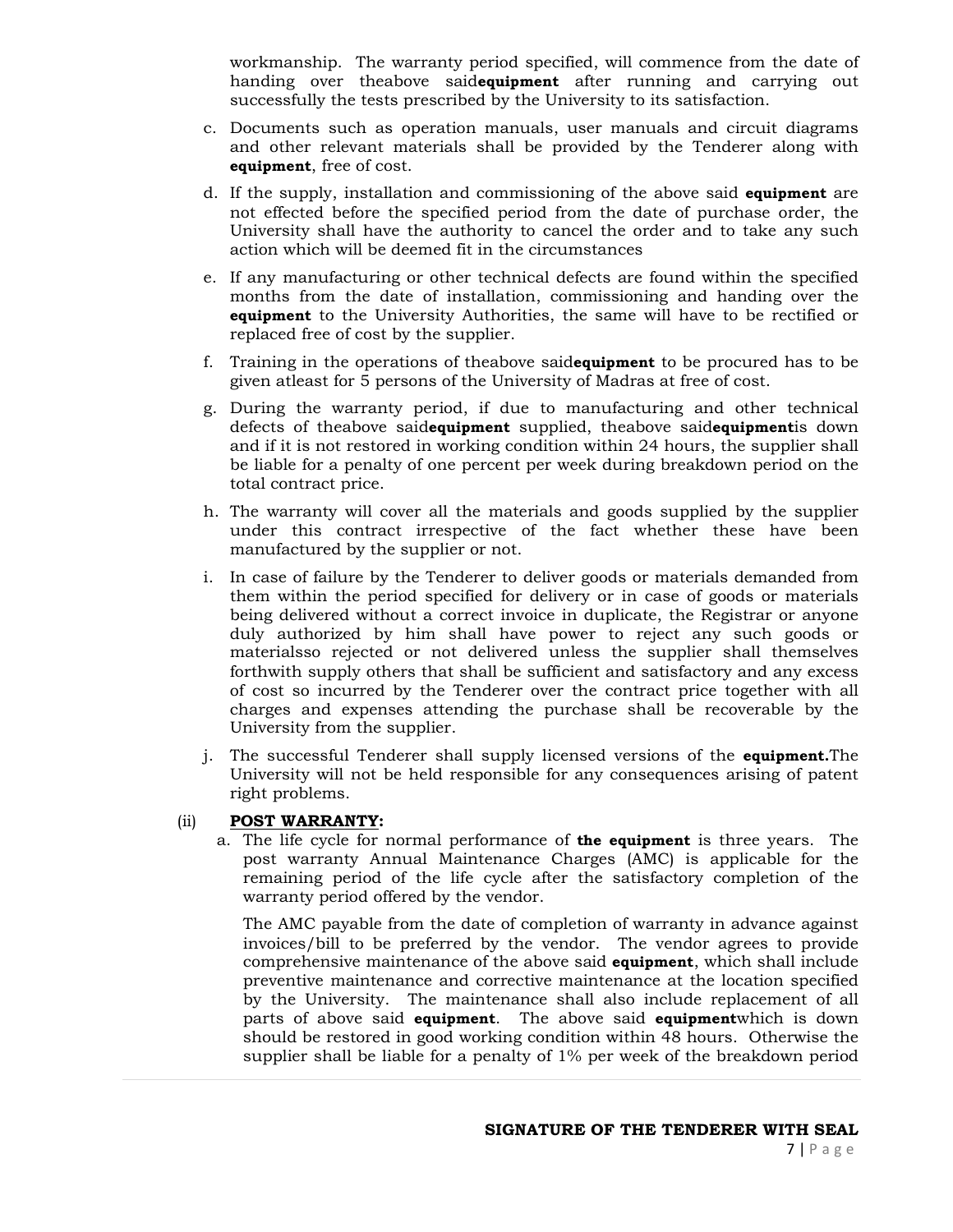on the total price of the system. The Department reserves the right to terminate the maintenance contract in the event of unsatisfactory maintenance and claim damages for non-fulfillment of contract.

# **15. FORFEITURE OF EARNEST MONEY DEPOSIT (EMD) :**

# **The EMD is liable to be forfeited,**

- (a) **if** the tenderer who withdraw his tender at any stage after the last date and time fixed for the submission of tender.
- (b) **if** the tenderer on becoming successful, fails to furnish the required Security Deposit or Sign the Agreement, within the stipulated time limit.
- (c) **if** the successful Tenderer fails to abide by the tender conditions or withdraws after his tender has been accepted.
- (d) **if** the successful Tenderer shall assign or make over the contract, the benefit of burden thereof to any other person or persons or body corporate.
- (e) **if** the successful Tenderer shall underlet or sublet to any person(s) or body corporate for executing the contract or any part thereof.

# **16. PENALTY FOR NON-FULFILMENT OF CONDITIONS:**

The Supplier shall agree that the **penalty at 1%** of the Purchase/Supply/Work order shall be imposed by the Purchaser if necessary, **for each week of delay** in delivery with reference to the delivery period given if the supplier fails to deliver the same within the specified period mentioned in the Purchase/Supply/Work order to **maximum extent of 10%**subject to force majeure conditions. Besides, such performance may entail black listing of the supplier. The supplier shall also agree that in the event of non fulfilment or non-observance of any of the conditions stipulated in the Tender conditions, the Supplier shall pay as penalty an amount equivalent to **10% of the total value of contract** or an amount equal to the actual loss incurred by the purchaser. This provision applies up to the end of the life cycle of the equipments (i.e.) even during the post warranty period.

# **17. CONTRACT / WARRANTY PERIOD :**

The Contract period shall be **30days** from the date of issue of Work order. The warranty period shall be 3 years after installation and commissioning of the **equipment**and handing over the Equipment to the University.

## **18. TENDER EVALUATION:**

The Tender Inviting Authority shall have the power to constitute Tender Scrutiny Committee for evaluation of Tender as per Tender document and it shall furnish the evaluation report as per tender specifications/configurations contained in the tender conditions.

## **19. PAYMENT:**

- **A. No payment shall be made in advance** for the procured items in general. Advance Payment shall be made in the case of goods, commodities, apparatuses etc., are procured through imports requiring opening of Letter of Credit. However, the decision of the University authorities shall be the final.
- **B.** 100% of the total value of the Contract against Bill/Invoice shall be released only after completion of the contract work or supply as per purchase/supply/work order and fulfilling the Tender specifications/configurations based on the **(1) Report of the appropriate Committee constituted by the authorities of the University; or (2) Test Reports of the Govt. approved firms; or (3) Report of the Expert/Personnel concerned.** Payment shall be made directly to the supplier only by way of Account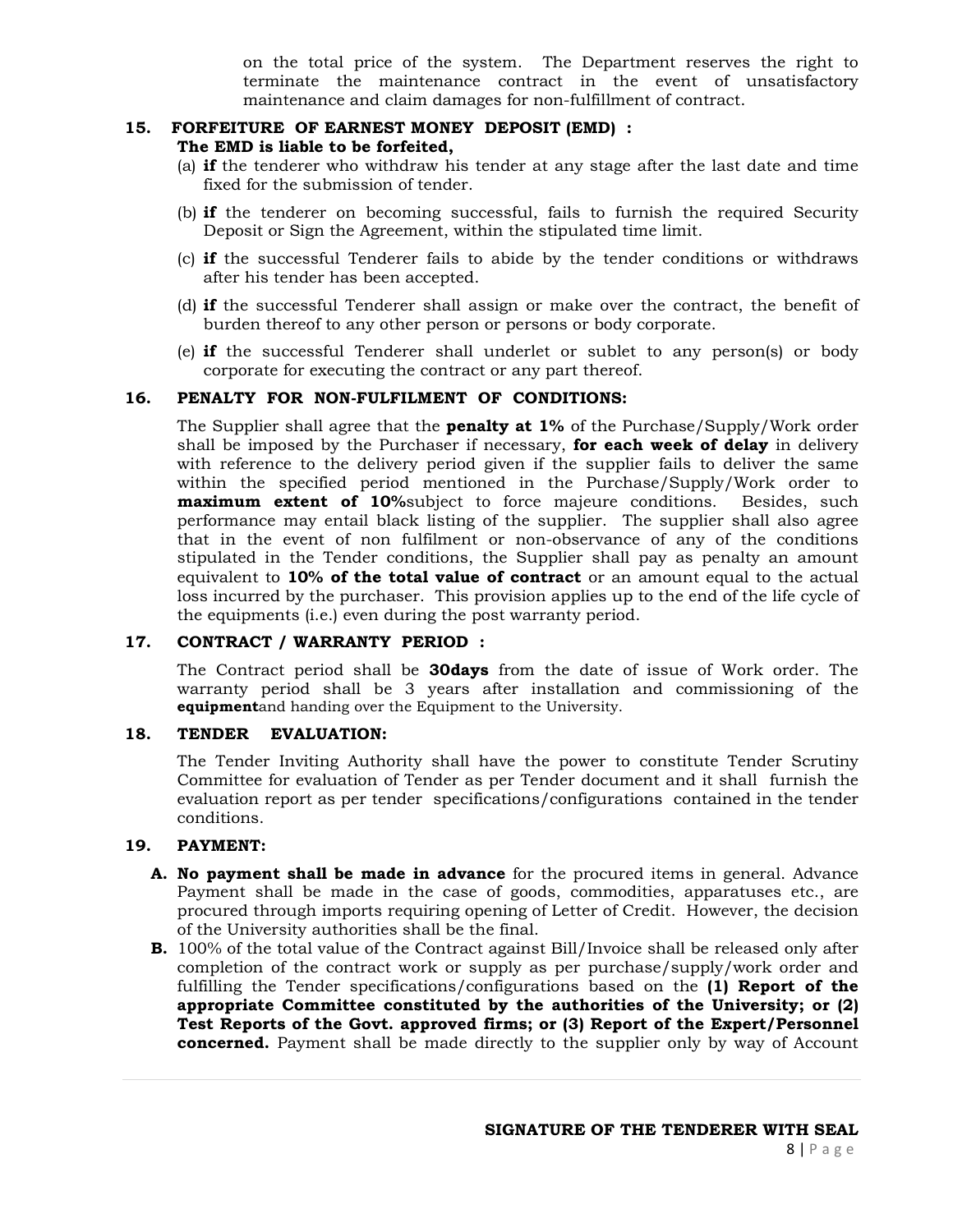Payee Cheque after making proper stock entries / verification / good certification / approval of the authorities concerned / deducting 2% Income Tax.

**C.** However the Security Deposit & Earn Money Deposit [EMD] shall be released only after warranty period.

# **20. DISPUTES AND JURISDICTION:**

In case of any dispute arising out of any breach of contract pertaining to this tender, the matter will be referred to an Arbitrator under Arbitration and Conciliation Act 1996" The arbitration shall be held in the City of Chennai only and the court at Chennai only shall have jurisdiction in relation thereto.

| DECLARATION FOR UNDERTAKING THE TENDER                                                      |  |  |  |  |  |
|---------------------------------------------------------------------------------------------|--|--|--|--|--|
| with<br>Having gone through / examined carefully the Terms and Conditions                   |  |  |  |  |  |
| Specifications/Configurations of the Tender Document, I/We hereby undertake to provide the  |  |  |  |  |  |
| items described in the tender schedules as per the Specifications/Configurations prescribed |  |  |  |  |  |
| and at the NET Rates entered in the attached schedule or at the Rates to be approved by the |  |  |  |  |  |
| University after negotiation.                                                               |  |  |  |  |  |

 **I/We do hereby undertake to deliver the item/s within the time specified by the authorities of the University.** 

| OFFICE SEAL | SIGNATURE OF THE TENDERER |
|-------------|---------------------------|
| WITH DATE   | <b>NAME</b>               |
|             | <b>DESIGNATION</b>        |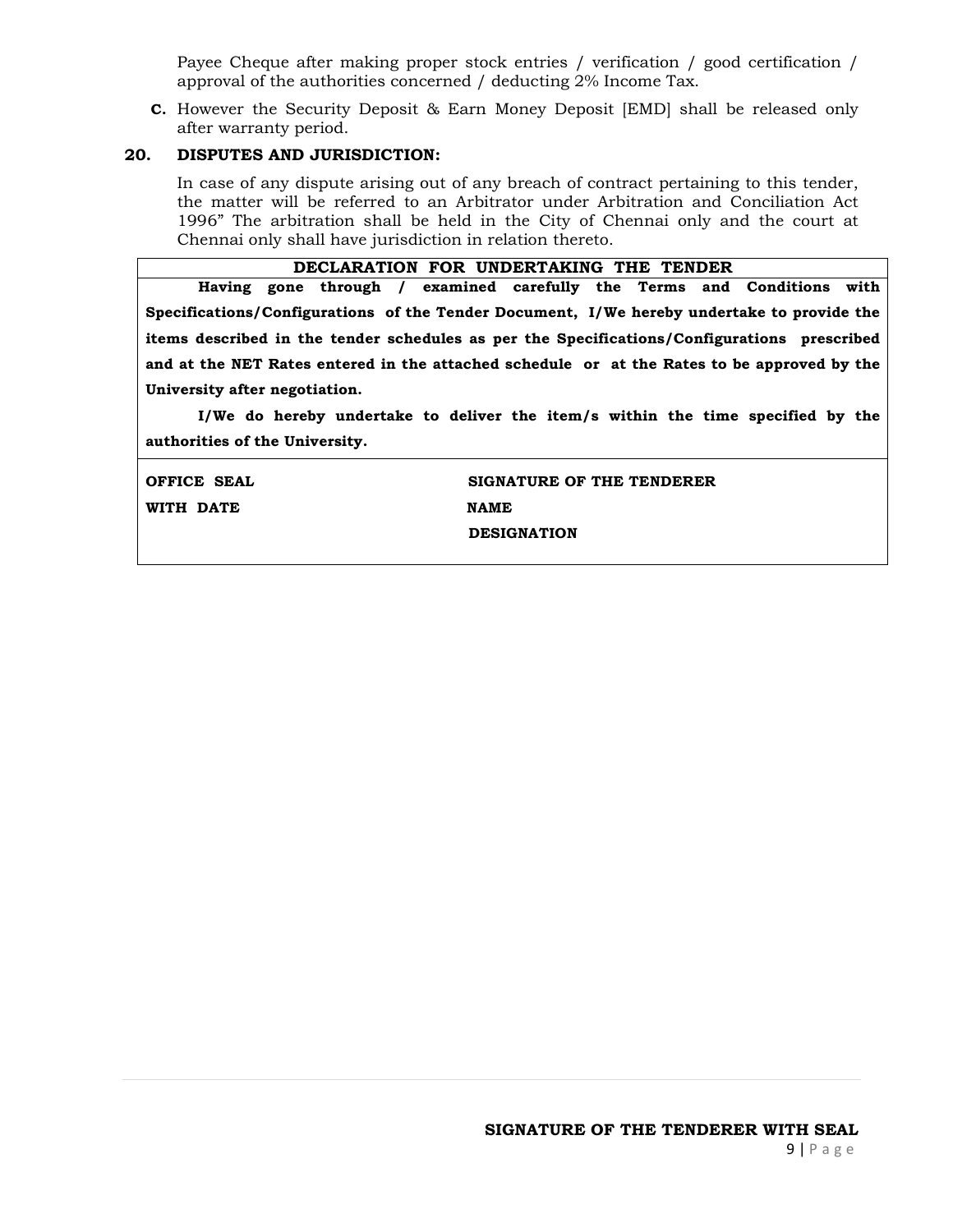# **ANNEXURE - I SPECIFICATIONS / CONFIGURATIONS TO BE ABIDED STRICTLY BY THE TENDERERS**

# **TENDER FOR THE SUPPLY AND INSTALLATION OF Sl.No. Name of ITEM Specifications / Configurations 01 12 Nos. of "LAPTOP" Enclosed – Annexure – I DECLARATION FOR UNDERTAKING THE TENDER I/We have gone through carefully the Terms and Conditions together with the Specifications / Configurations as given in the ANNEXURE-I of the Tender Document. The Terms and General Conditions together with Specifications / Configurations to be abided by the Tenderers are acceptable to us. Based on the prescribed Specifications / Configurations, I/We hereby undertake to supply the items within the time schedule. OFFICE SEAL SIGNATURE OF THE TENDERER WITH DATE NAME DESIGNATION**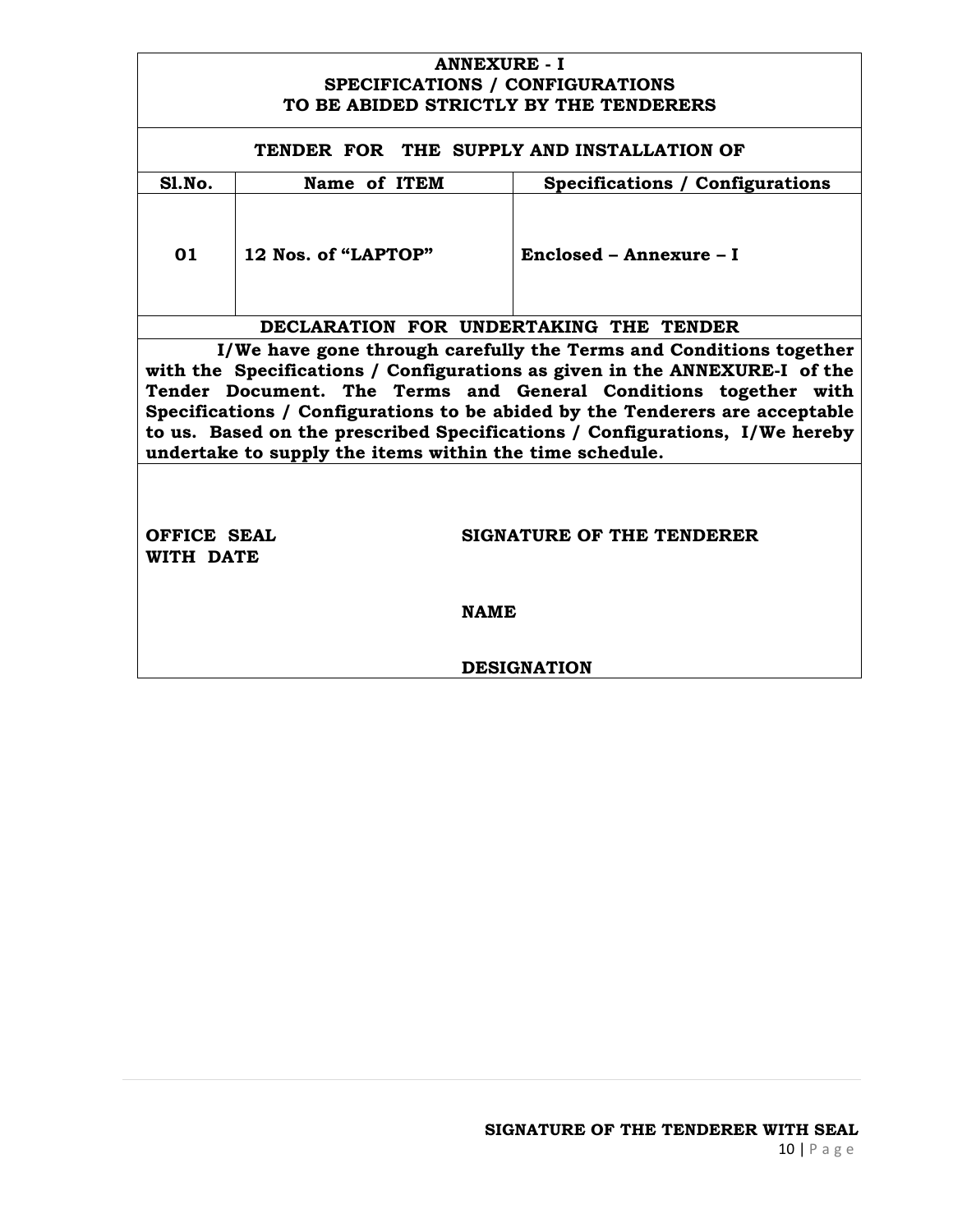# **ANNEXURE I**



UNIVERSITY OF MADRAS SCHOOL OF SOCIAL SCIENCES SCHOOL OF SOCIAL SCIENCES<br>DEPARTMENT OF ADULT AND CONTINUING EDUCATION **Chepauk Campus, Chennai - 600 005** 



Dr.V.P. MATHESWARAN, Ph.D., Dr.V.P. MATHESWARAN, Ph.D.,<br>Professor & Head, Co-ordinator, RUSA 2.0, Theme  $-3$ 

# Specifications for the purchase of Laptops

Dell Lati 3420 i5 - 1135G7

11<sup>th</sup> GEN Processor / 8GB RAM/1TB Hard Disk sata/

Win 10 Pro/14' HD

3Yrs ADP /Backlit KB

Dr. V.P. MATHESWARAN, Ph.D., r. V.P. MATHESWARAN, Fine<br>Coordinator - RUSA 2.0, Theme-3 **Coordinator - RUSA 2.0, Ineme-V<br>Professor And Head<br>Department of Adult & Continuing Education**<br>University of Madras ent of Adult & Continuing<br>University of Madras<br>600.005, Indi University of Madrias<br>Channal - 600 005. India

Pienn Dr. V. CHANDRAKUMAR Tofesent and Head Dept. of Library & **Chical Chinary & Chicago Head University of Magine Science Chicago Chicago Chicago Chicago Chicago Chicago Chi<br>Chepauk, Chennai - 600 005** <sup>e</sup> Head<br><sup>Metion</sup> Science

 $\mathcal{L}$ 

Dr. M.R. SINDHUMOL, M.Sc., M.Phil., Ph.D., Associate Professor & Head i/c Department of Statistics<br>UNIVERSITY OF MADRAS<br>Chepauk, Chennai - 600 005, India

Nestimal

He she

Dr. N. C. MIRAKAMAL Dr. N. C. MIRARAMIA Charge<br>Associate Professor & Head in Charge<br>Department of French & Other Foreign Languages University of Madras

#### **SIGNATURE OF THE TENDERER WITH SEAL** 11 | P a g e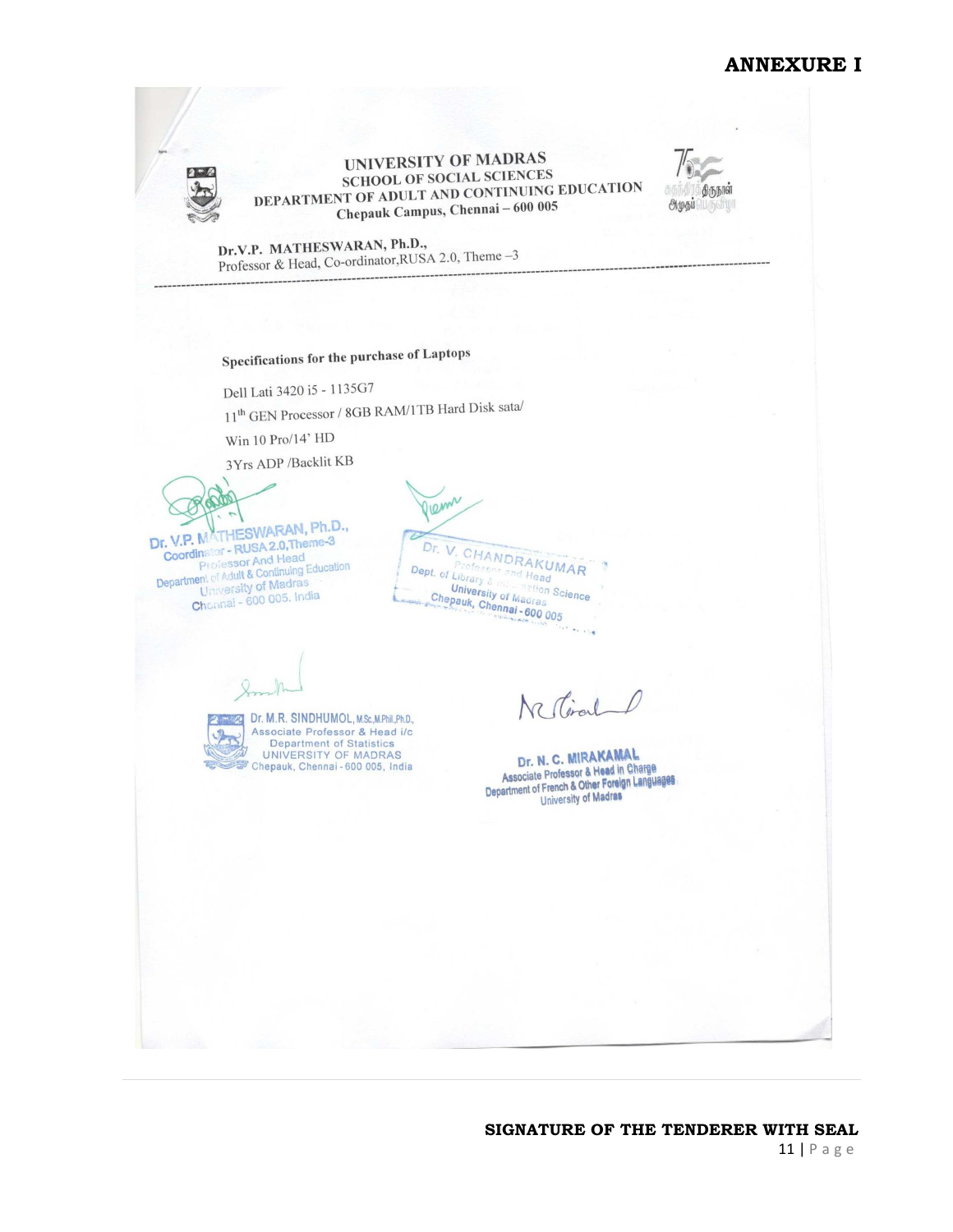# **ANNEXURE – II TECHNICAL BID**<sub>[Limited Tender]</sub>

|                                                  |                                                                                                       |                 |                                    | Tender Schedule for the Supply & Installation of 12 Nos. of "LAPTOP"in the Dept. of |  |
|--------------------------------------------------|-------------------------------------------------------------------------------------------------------|-----------------|------------------------------------|-------------------------------------------------------------------------------------|--|
|                                                  | Adult & Continuing Education, Chepauk, University of Madras, Chennai,                                 |                 |                                    |                                                                                     |  |
|                                                  | Profile of the Company and details of the Eligibility Criteria:                                       |                 |                                    |                                                                                     |  |
|                                                  | The Tenderer should provide the following details.                                                    |                 |                                    |                                                                                     |  |
|                                                  | 1. Name of the Organization with Address                                                              |                 |                                    |                                                                                     |  |
|                                                  | 2. Nature of the Organization (Govt. / Public /                                                       |                 |                                    |                                                                                     |  |
|                                                  | Private / Partnership / Proprietorship)                                                               |                 |                                    |                                                                                     |  |
|                                                  | 3. The following anyone or all the Certificates to<br>be enclosed for the period of $1 / 2 / 3$ years |                 |                                    |                                                                                     |  |
| (as the case may be):                            |                                                                                                       |                 |                                    |                                                                                     |  |
| a)                                               | A Proof for work order / Supply Order / to                                                            |                 |                                    |                                                                                     |  |
| Govt./                                           | Quasi-Govt./Semi-Govt./Public                                                                         |                 |                                    |                                                                                     |  |
|                                                  | Sector Undertaking / Private / Govt.                                                                  |                 |                                    |                                                                                     |  |
| b)                                               | Higher Education Institution<br>Annual Turnover of the bidder shall not be                            |                 |                                    |                                                                                     |  |
|                                                  | less than the cost of equipment during                                                                |                 |                                    |                                                                                     |  |
|                                                  | previous $1/2/3$ financial years.                                                                     |                 |                                    |                                                                                     |  |
| Income Tax Certificate<br>c)                     |                                                                                                       |                 |                                    |                                                                                     |  |
|                                                  | [IT Returns for $1 / 2 / 3$ financial years]                                                          |                 |                                    |                                                                                     |  |
| PAN No. / GST No.<br>d)                          | 4. Is your Company an original manufacturer of                                                        |                 |                                    |                                                                                     |  |
|                                                  | the equipments and related items? If yes,                                                             |                 |                                    |                                                                                     |  |
|                                                  | state the specific items (equipments) you                                                             |                 |                                    |                                                                                     |  |
| Manufacture                                      |                                                                                                       |                 |                                    |                                                                                     |  |
| 5.                                               | should have to furnish<br>Manufacturers                                                               |                 |                                    |                                                                                     |  |
|                                                  | Authorisation Form (MAF) from the principal<br>manufacturer of OEM for the proposed                   |                 |                                    |                                                                                     |  |
|                                                  | Chemical Vapour Deposition equipment who                                                              |                 | (Original MAF should be enclosed). |                                                                                     |  |
|                                                  | has supplied in India over the past three                                                             |                 |                                    |                                                                                     |  |
| years.                                           |                                                                                                       |                 |                                    |                                                                                     |  |
|                                                  | 6. Maintenance and service centre facilities in<br>Chennai city / other areas and total               |                 |                                    |                                                                                     |  |
|                                                  | number of Service Engineers available:                                                                |                 |                                    |                                                                                     |  |
|                                                  | 7. What type of maintenance support does                                                              |                 |                                    |                                                                                     |  |
|                                                  | your company provide for the spares                                                                   |                 |                                    |                                                                                     |  |
|                                                  | 8. What are your conditions for up gradation                                                          |                 |                                    |                                                                                     |  |
|                                                  | of Equipment after the warranty period?                                                               |                 |                                    |                                                                                     |  |
|                                                  | 9. In case of breakdown of the equipment, what                                                        |                 |                                    |                                                                                     |  |
|                                                  | will be the mean Downtime? And state<br>whether standby systems will be provided                      |                 |                                    |                                                                                     |  |
|                                                  | 10. State whether you will agree to supply the                                                        |                 |                                    |                                                                                     |  |
|                                                  | manuals Drivers for items supplied.                                                                   |                 |                                    |                                                                                     |  |
|                                                  | 11. EMD PAYMENT PARTICULARS [The DD should be enclosed in the Technical Bid only]                     |                 |                                    |                                                                                     |  |
| Whether exemption claimed as per<br>i)           |                                                                                                       |                 |                                    |                                                                                     |  |
| <b>MSME</b><br>(a)                               |                                                                                                       |                 |                                    |                                                                                     |  |
| Adhaar Udyog Certificate<br>(a)<br>Others<br>(a) |                                                                                                       |                 |                                    |                                                                                     |  |
| (ii) If payment made by way of DD:               |                                                                                                       |                 |                                    |                                                                                     |  |
|                                                  | Name of the bank and                                                                                  |                 |                                    |                                                                                     |  |
| Sl. No                                           | <b>Branch</b>                                                                                         | DD no. and date |                                    | Amount (in Rs.)                                                                     |  |
|                                                  |                                                                                                       |                 |                                    |                                                                                     |  |
|                                                  |                                                                                                       |                 |                                    |                                                                                     |  |
|                                                  |                                                                                                       | Signature:      |                                    |                                                                                     |  |

Name of the Firm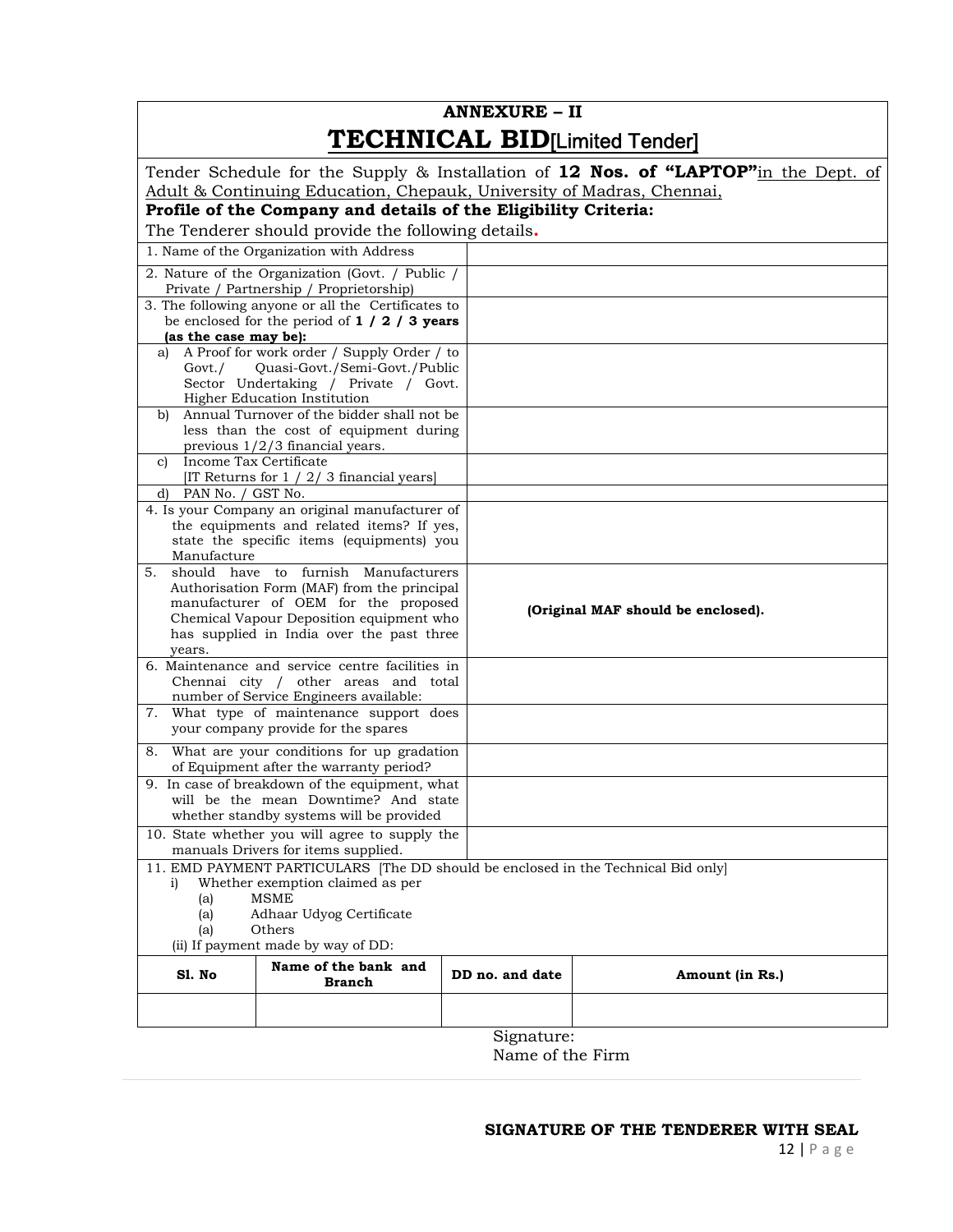# Phone/Cell No. **ANNEXURE III**

# **COMMERCIAL BID**[Limited Tender]

Supply & Installation of **12 Nos. of "LAPTOP"**in the **Dept. of Adult & Continuing Education,** 

Chepauk Campus, University of Madras, Chennai.

| S1.<br>No. | <b>Description of Equipment</b>                                                                                                                        | Quantity | Rate | Amount<br>Rs. |
|------------|--------------------------------------------------------------------------------------------------------------------------------------------------------|----------|------|---------------|
| 01.        | Supply, installation and commissioning of the<br>above said equipment, as per the technical<br>specification (as prescribed in the Tender<br>Document) |          |      |               |
| 02         | $GST$ % of Rs                                                                                                                                          |          |      |               |
|            | Grand Total                                                                                                                                            |          |      |               |
| 03         | Annual Maintenance Charges for 4 <sup>th</sup> year%<br>of basic equipment cost of Rs                                                                  | 1 year   |      |               |
| 04         | Annual Maintenance Charges for 5th year%<br>of basic equipment cost of Rs                                                                              | 1 year   |      |               |
| 05         | Any-other details regarding the charges                                                                                                                |          |      |               |

**[\*Note:-If the rates quoted other than Indian value, equivalent Indian value should be quoted]**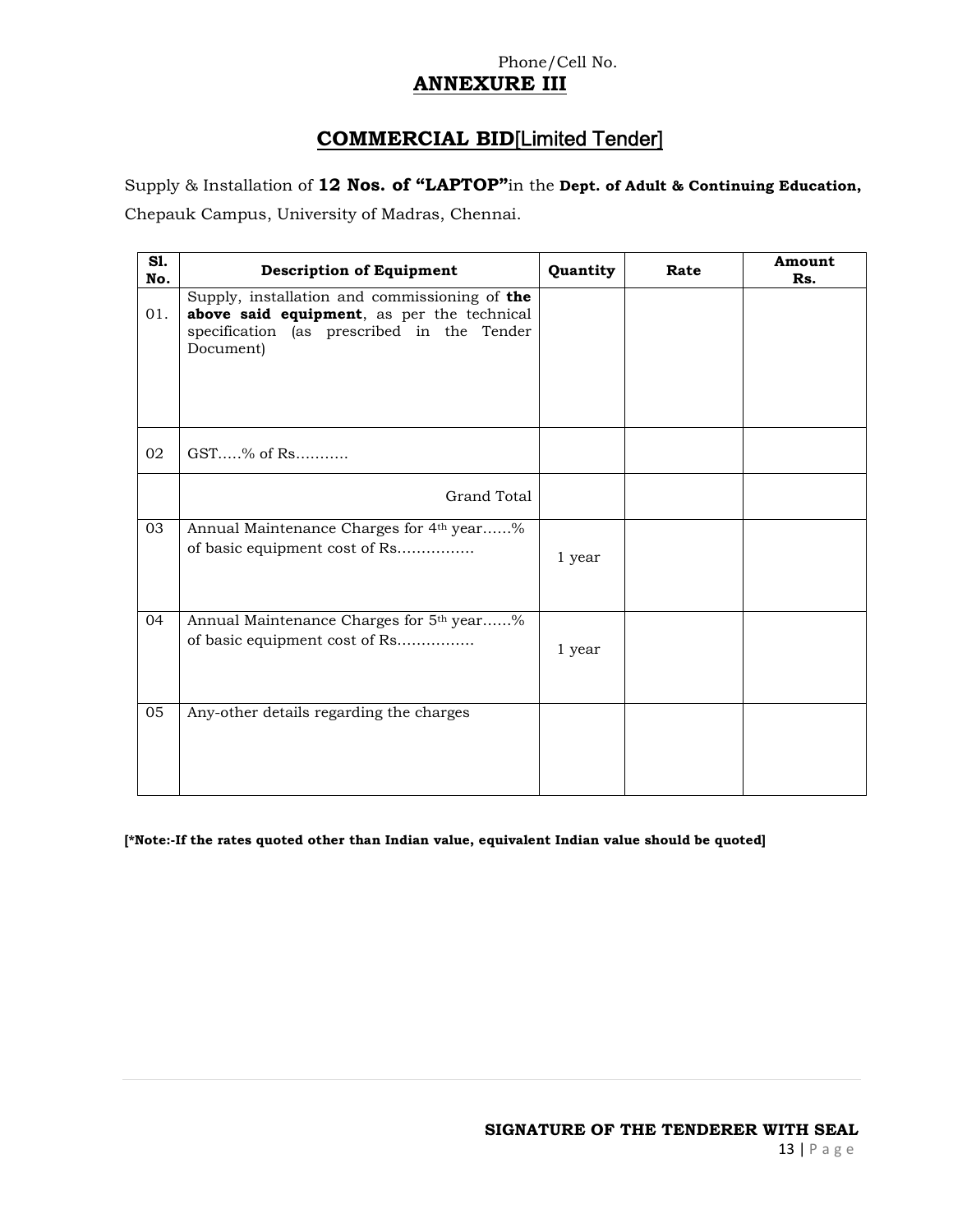**[To be executed at the time of entering into agreement before placing order. Each page of this agreement shall be signed by the bidder for acknowledging that the bidder has seen the terms and conditions of the agreement]** 

# **AGREEMENT OF CONTRACT**

**This AGREEMENT** made on the....................... day of ............................2019 between The Registrar, University of Madras, Centenary Building, Chepauk, Chennai – 600 005 (herein after called "the Buyer or the Purchaser or the Tender Inviting Authority") of the one that the part of the part of the part of the part of the part of the part of the part of the part of the part and........................................................................................................................................ .............................................................................................................................................. .................................................................................................................... (Name and address of "the Supplier") (herein after called "the Bidder or the Contractor or the Firm or the Manufacturer or the Seller or the Supplier or the Tenderer") of the other part.

**WHEREAS** the said Supplier has agreed with the Registrar, University of Madras for supply of required items to the University of Madras in conformity with the requirements and specifications / configurations.

#### **NOW THIS AGREEMENT WITNESSETH AS FOLLOWS:**

- 1. In this Agreement, words and expressions shall have the same meanings as are respectively assigned to them in the following documents referred to, and they shall be deemed to form and be read and construed as part of this agreement :
	- a. The Purchase/Supply/Work order issued by the University based on the acceptance letter submitted by the successful Tenderer after price negotiation.
	- b. Tender Document (Terms and General Conditions together with Specifications / Configurations to be abided by the Tenderers).
	- c. Annexure -I Specifications / Configurations
	- d. Annexure-II Technical Bid
	- e. Annexure-III Commercial Bid
	- f. The Supplier's Bid including enclosures, annexures, documents, etc.
	- g. Any other document listed in the Tender Document.
- 2. The Supplier agrees to undertake to supply the items as per the requirements as agreed to, in their Acceptance Letter Dated ............................ at the rates quoted by him/them after negotiation. The prices are inclusive of all the taxes, duties and charges etc.
- 3. The supplier agrees that in the event of non-fulfilment or non-observance of any of the conditions stipulated for supply of required items to and at the appropriate premises of the University of Madras as mentioned in the Tender Document in conformity with the requirements and specifications / configurations, the Suppler shall pay as penalty an amount equivalent to 10% of the total value of contract or an amount equal to the actual loss incurred by the University.
- 4. Neither the Purchaser nor the Supplier shall be liable for any delay or failure in the performance of their respective obligations due to causes, contingencies beyond their reasonable control such as
	- a. Natural phenomena including but not limited to earthquakes, floods and epidemics.
	- b. Acts of any Government authority domestic or foreign including limited to declare or undeclared, priorities and quarantine restrictions.
- 5. Any notice to the Supplier shall be deemed to sufficiently served, if given or left in writing at their usual or last known place of abode or business.